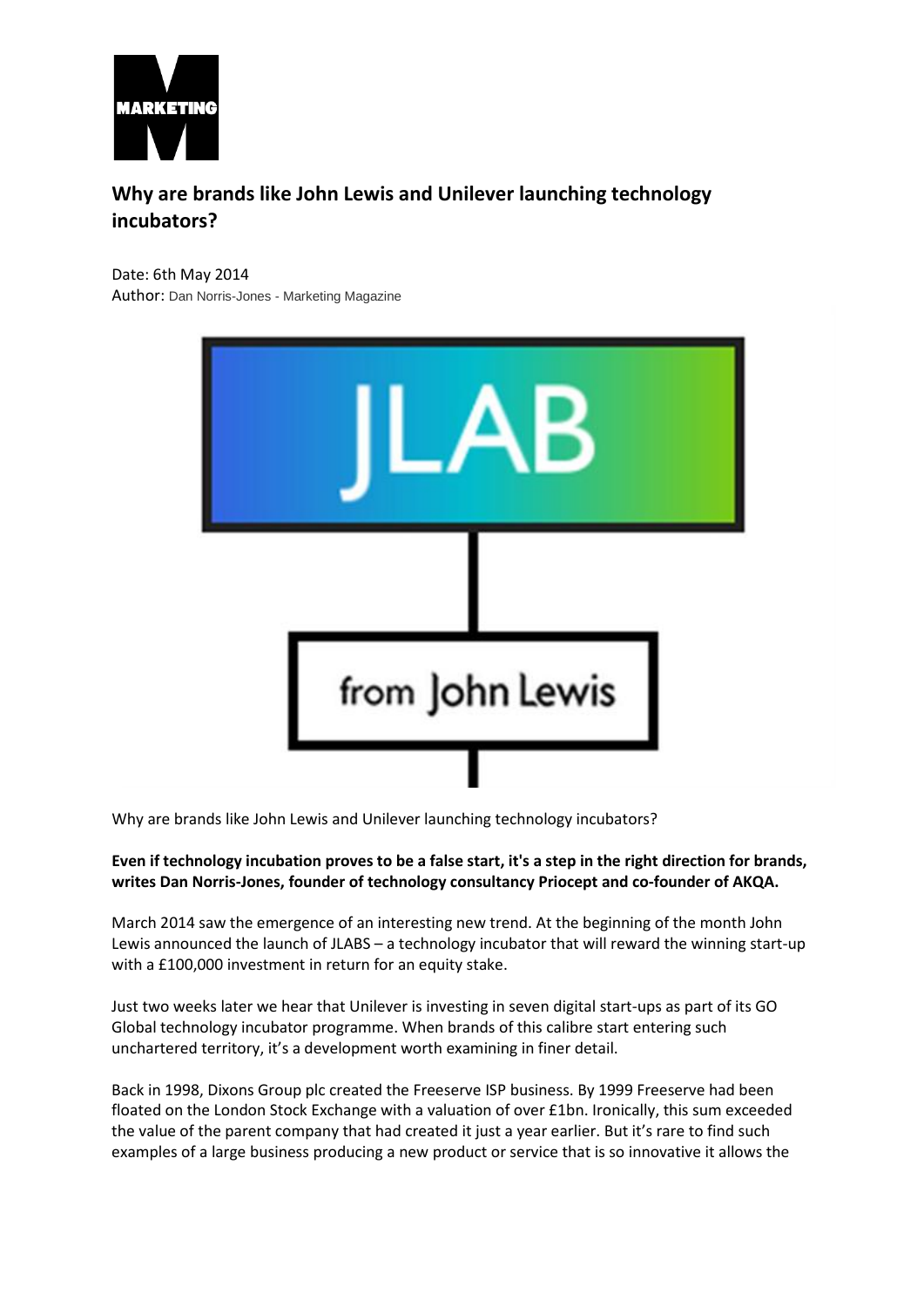

company to make a quantum leap into an entirely new sector. This is because true innovation is very difficult, especially if you are primarily focused on protecting your existing business interests.

There are very few genuinely new and innovative ideas out there. There are even fewer businesses out there that have the ability and confidence to execute on an innovative idea, turning it into a tangible new product, service or business model.

## Digital world

John Lewis may be an innovator in retail, and Unilever may be an innovator in consumer products. But they are not innovators in software technology. And now they find themselves competing in a digital world where the business of marketing and selling products is increasingly about building the best software technologies. If you agree with Marc Andreessen's view of the world, the retail industry in particular will eventually be predominately about software technology.

## John Lewis may be an innovator in retail, and Unilever may be an innovator in consumer products. But they are not innovators in software technology.

So how do businesses that have experienced a hundred years of success by innovating in retail or consumer products suddenly address the challenges of a digital economy by becoming innovators in software technologies? This is the billion-dollar question that business leaders need to grapple with as they are forced into "digital transformation".

All types of companies increasingly need to invest in "competitive advantage software technologies". These are proprietary software platforms that give companies a direct competitive edge and can take all sorts of forms such as a better online experience and user interface, a better segmentation and targeting system, or a better (and more profitable) pricing engine.

Conventional wisdom in the IT industry is that you should "never reinvent the wheel" and always "buy rather than build" your software. But if companies use off-the-shelf software platforms that are the same as their competitors', where is the competitive advantage? Suddenly it seems smart to become an inventor yourself.

#### Corporate culture

Unfortunately, the relatively corporate culture of longstanding companies like John Lewis and Unilever does not encourage innovation. Employees are generally focussed on doing their day-today job rather than trying to change the world. This makes it hard for corporate cultures to attract (or foster) the most creative minds or biggest risk-takers. What's more, this environment tends to see the world from the perspective of how it currently does business, rather than from the perspective of what the world needs next, making it susceptible to missing out on the next big thing, even if it is right there in front of them.

Of course, corporations cannot simply "outsource" innovation – if a business is not being innovative enough, this should be tackled head on and technology incubators may or may not prove to be the right tactic. Time will tell whether these incubator initiatives have allowed John Lewis or Unilever to scale new heights in digital innovation, or if they are just a complicated and expensive way of